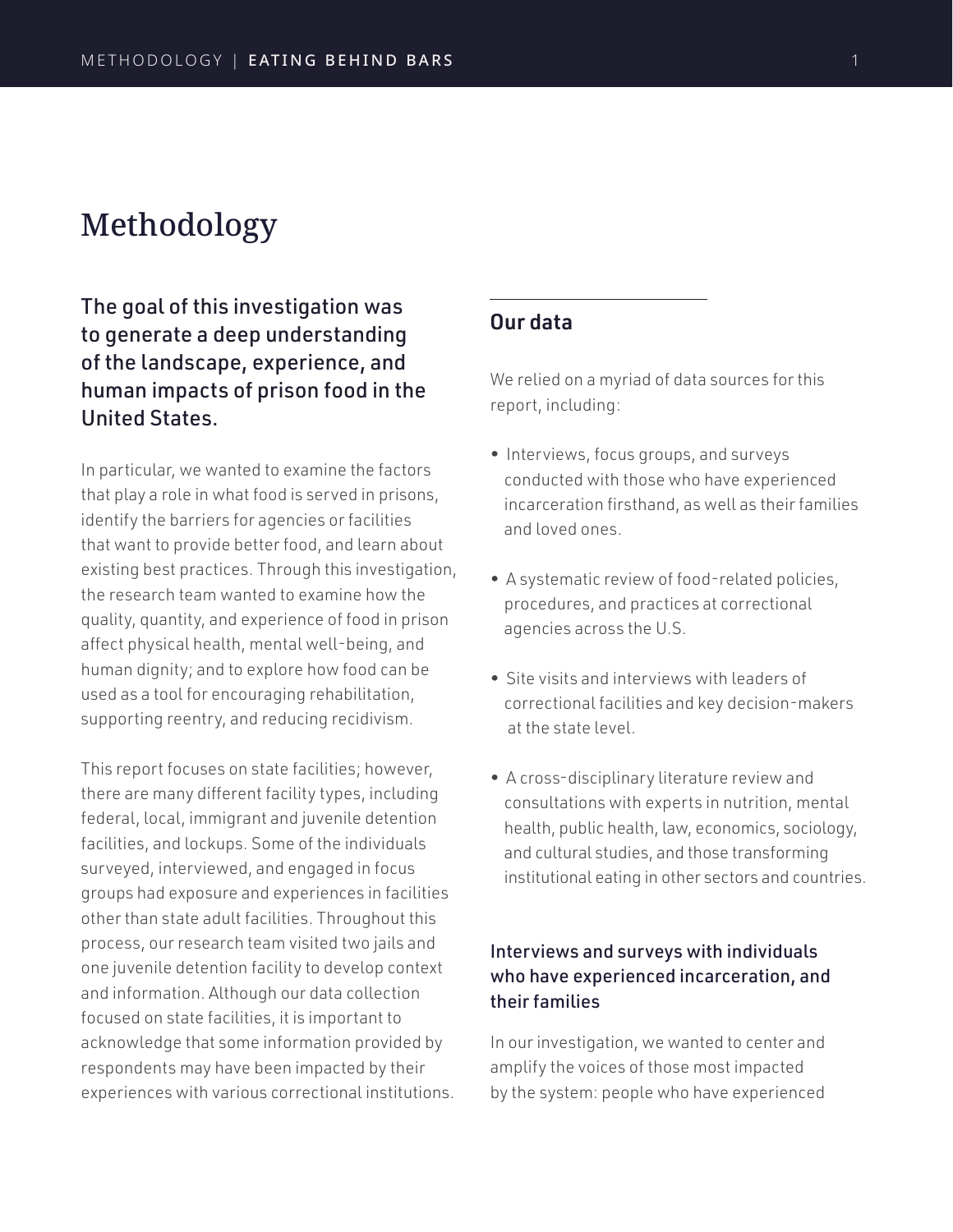incarceration, and their loved ones. To that end, we created a survey and conducted in-depth interviews and focus groups to understand their experiences regarding food in prison.

The survey asked formerly incarcerated people and their loved ones about their (or their loved ones') experiences eating food in prison and how that impacted their lives both during and after incarceration. We received 250 responses from formerly incarcerated people and 230 responses from family members and loved ones. The survey responses included people who served time in state, federal, or local facilities across 41 states, the majority of whom had been released within the last five years.

We used the survey to identify formerly incarcerated interviewees from around the country. While the survey was anonymous, we included an optional question at the end for those interested in being interviewed to leave their name and contact information. We selected interviewees across age, incarceration length, geographic location, race, ethnicity, and gender, as well as those who indicated they had certain experiences like working in the kitchen, obtaining a special diet, or serving time in solitary confinement. Through this process, we conducted 11 in-depth interviews. In these interviews, which ranged from 60 to 90 minutes, we explored the nuances of eating in prison and its physical, mental, social, and emotional consequences, as well as suggestions for how to change it. All interviewees were compensated for their time. In one state, after authorization by facility leaders and the deputy commissioner, we conducted focus groups in two facilities.

#### Systematic review of food-related policies

To understand the operational landscape of food in prison, we completed a thorough review of food policies and practices in all 50 states. We focused specifically on state facilities, which hold more than half of the U.S. incarcerated population. We studied the available information regarding food service operations and menu planning, procurement, commissaries, and handbooks provided to incarcerated people.

While this information gave us a basic understanding of the operational parameters of serving food in prison, the policies provide an incomplete picture. Most policies are publicly available online (though some are only available by request); however, the amount of details provided can vary greatly by state. Because of this, with the support of the Correctional Leadership Association, we created and administered a survey raising the questions to which we could not find answers in policy documents. The association includes representation from all state correctional departments, and we received responses from 35 states.

## Site visits and interviews with state corrections staff

To complement formal documentation and research, we interviewed 43 corrections officials in 12 states, including frontline staff (including food service workers and corrections officers) and corrections leaders, as well as doctors, nutritionists, and dieticians who had worked in correctional facilities or departments. To observe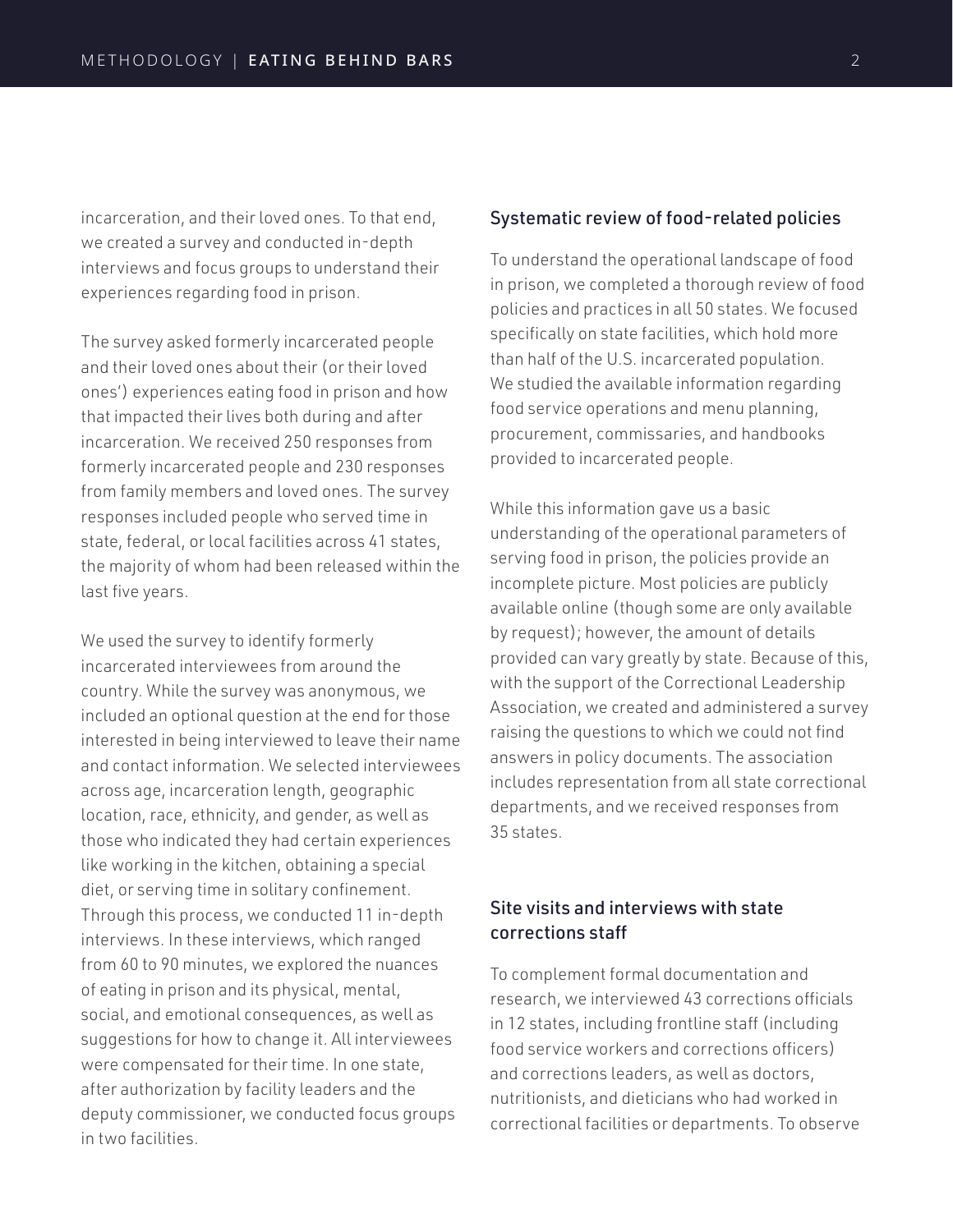prison food service ourselves, we visited ten facilities in California, Washington, D.C., Maine, Virginia, and Washington State. We were given tours of these facilities that included the kitchen, food operations, and other food-related areas. While this varied from facility to facility, we were sometimes allowed to ask questions of staff and incarcerated people. These site visits and interviews helped us better understand how decisions are made, what motivates change, and how policies translate to practice.

### Cross-disciplinary literature review and consultations

Our deep dive into the unique experience of eating in prison was complemented by our study of nutrition, the social and cultural role of food, and the growing food justice and racial justice movements. We began this project by assessing the available data through a cross-disciplinary literature review, analyzing information from nutrition, mental health, public health, law, economics, sociology, and cultural studies, as well as looking at institutional eating in other sectors and countries.

Additionally, we met and consulted with more than 50 people from different sectors and professions. These include experts in new approaches to nutrition; people and organizations running innovative programs or operations centered around food in prison, including Inside Out Goodness, the Sustainability in Prisons Project, and Quentin Cooks; and those working on broader criminal justice reform, such as Worth Rises, The

Marshall Project, and the Prison Policy Initiative. We also talked with chefs who are changing how and what food is served in K-12 schools and healthcare facilities.

# Limitations

Over the past two years, we have been able to compile the most comprehensive review of food in U.S. prisons that exists to date. However, we readily acknowledge that there is still much to learn, and there are limitations within our data as discussed below.

In our experience, prisons and correctional departments are notoriously arcane when it comes to sharing information, which presented several barriers as we conducted our research. One major impact was our limited ability to solicit input directly from those incarcerated. Conducting research or gathering data from currently incarcerated people requires an extensive research review process that is different in each state. We understand that these practices have been instituted due to the shameful history of unethical research studies conducted on incarcerated people; however, these processes also contribute to prisons continuing operating as opaque institutions. Due to these obstacles, we were only able to interview individuals from institutions that provided us formal permission.

As noted above, we conducted site visits at facilities. However, it is important to acknowledge that we believe the facilities we visited prepared